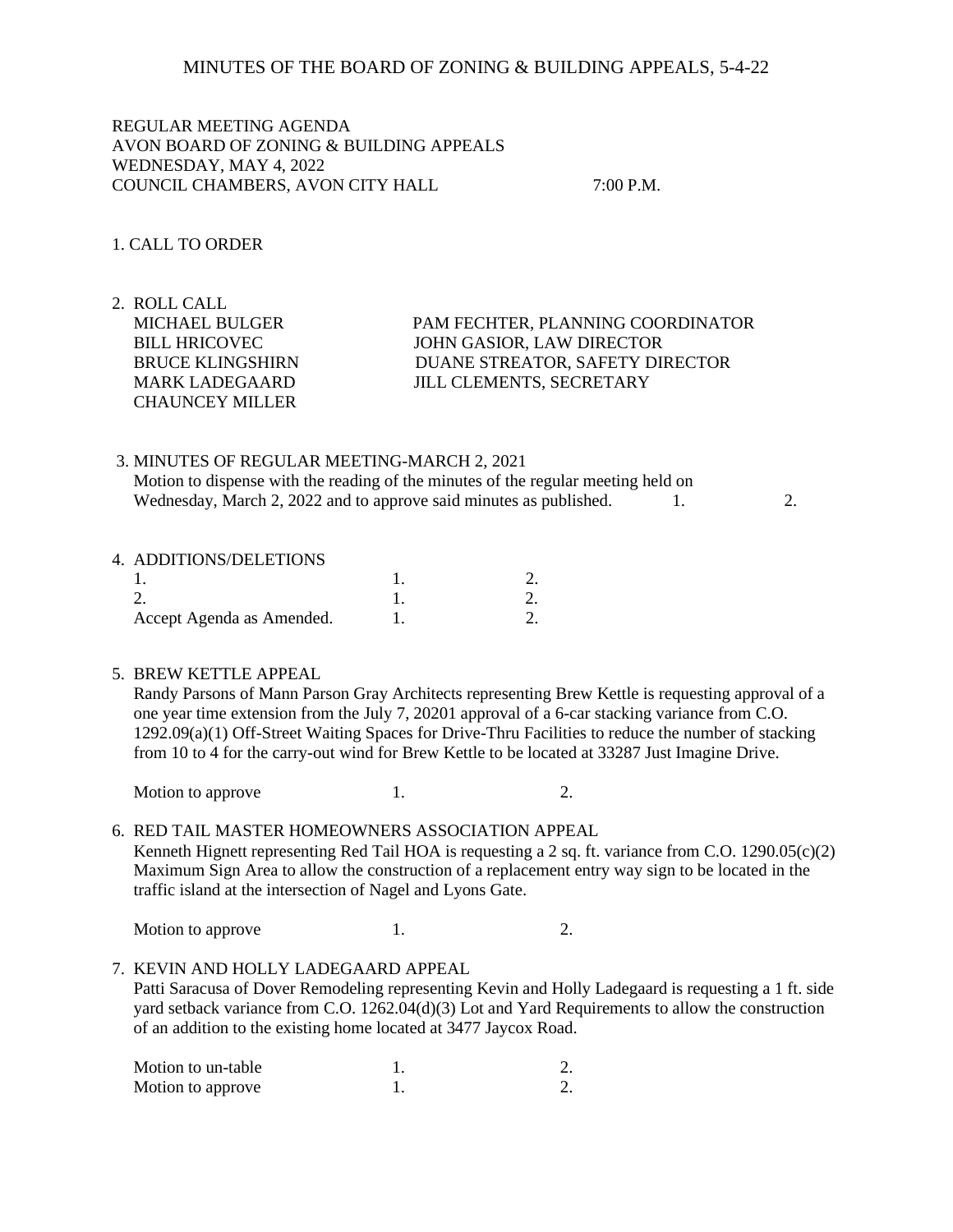# MINUTES OF THE BOARD OF ZONING & BUILDING APPEALS, 5-4-22

|                                                                                                                                                                                                                                                                                                                                                                                                                             | 8. WILLIAM AND CAROLE LOGAN APPEAL<br>William and Carole Logan are requesting a 9' variance and a 1.68' variance from C.O.<br>1222.02(76)(A) Lot Width to allow the creation of a new single family lot with the lot width of 91.20'<br>and the building setback 98.32 feet to be located south of 3665 Stoney Ridge and north of 3685<br>Stoney Ridge. |          |                        |  |
|-----------------------------------------------------------------------------------------------------------------------------------------------------------------------------------------------------------------------------------------------------------------------------------------------------------------------------------------------------------------------------------------------------------------------------|---------------------------------------------------------------------------------------------------------------------------------------------------------------------------------------------------------------------------------------------------------------------------------------------------------------------------------------------------------|----------|------------------------|--|
|                                                                                                                                                                                                                                                                                                                                                                                                                             | Motion to approve 8.8' variance<br>Motion to approve 1.68' variance                                                                                                                                                                                                                                                                                     | 1.<br>1. | 2.<br>$\overline{2}$ . |  |
|                                                                                                                                                                                                                                                                                                                                                                                                                             | 9. JOHN AND LISA PALAZZO APPEAL<br>John and Lisa Palazzo are requesting a 196 sq. ft. variance from C.O. 1262.08(a)(2) Maximum Area<br>and Number of Accessory Buildings to allow the construction of a gazebo on the existing deck located<br>at 32812 Heartwood.                                                                                      |          |                        |  |
|                                                                                                                                                                                                                                                                                                                                                                                                                             | Motion to approve                                                                                                                                                                                                                                                                                                                                       | 1.       | 2.                     |  |
|                                                                                                                                                                                                                                                                                                                                                                                                                             | 10. JOEY MCCORMICK APPEAL<br>Joey McCormick is requesting a variance from C.O. 1262.08(b)(1) Accessory Building Setback<br>Requirements to allow construction of a shed in the side yard located at 2822 Moon Road.                                                                                                                                     |          |                        |  |
|                                                                                                                                                                                                                                                                                                                                                                                                                             | Motion to approve                                                                                                                                                                                                                                                                                                                                       | 1.       | 2.                     |  |
| <b>11. ATTILA NAGY APPEAL</b><br>George Hofmann of Hofmann-Metzker, Ince representing Attila Nagy is requesting a 3' and 5'<br>variance from C.O. 1262.04(c)(1)(C) Lot and Yard Requirements to allow a lot split to create a flag<br>lot with only 57' of frontage located at 4625 Center Road and Parcel B to have 95' of frontage located<br>on Center Road.                                                             |                                                                                                                                                                                                                                                                                                                                                         |          |                        |  |
|                                                                                                                                                                                                                                                                                                                                                                                                                             | Motion to approve                                                                                                                                                                                                                                                                                                                                       | 1.       | 2.                     |  |
|                                                                                                                                                                                                                                                                                                                                                                                                                             | <b>12. HAYDAR BEKTAS</b><br>Haydar Bektas is requesting a 737 sq. ft. variance from C.O. 1262.08(a)(2) Maximum Are and<br>Number of Accessory Buildings to allow the construction of a 30'x60' barn to be located at 36621<br>Kinzel Road.                                                                                                              |          |                        |  |
|                                                                                                                                                                                                                                                                                                                                                                                                                             | Motion to approve                                                                                                                                                                                                                                                                                                                                       | 1.       | 2.                     |  |
| 13. EILEEN SOUCEK APPEAL<br>Eileen Soucek is requesting an opacity variance from C.O. 1294.05(a)(a) Fence Location, Height and<br>Opacity allow the existing 3'6" board on board fence to remain in its current location. They are also<br>asking for 2' height and opacity variance from C.O. 1294.05(a)(a) to allow a 6' board on board fence<br>extend 16' from the front of their house located at 33581 Schwartz Road. |                                                                                                                                                                                                                                                                                                                                                         |          |                        |  |
|                                                                                                                                                                                                                                                                                                                                                                                                                             | Motion to approve openity $3'6''$ fence                                                                                                                                                                                                                                                                                                                 |          |                        |  |

| Motion to approve opacity 3'6" fence |  |
|--------------------------------------|--|
| Motion to approve 2' height          |  |
| Motion to approve opacity            |  |